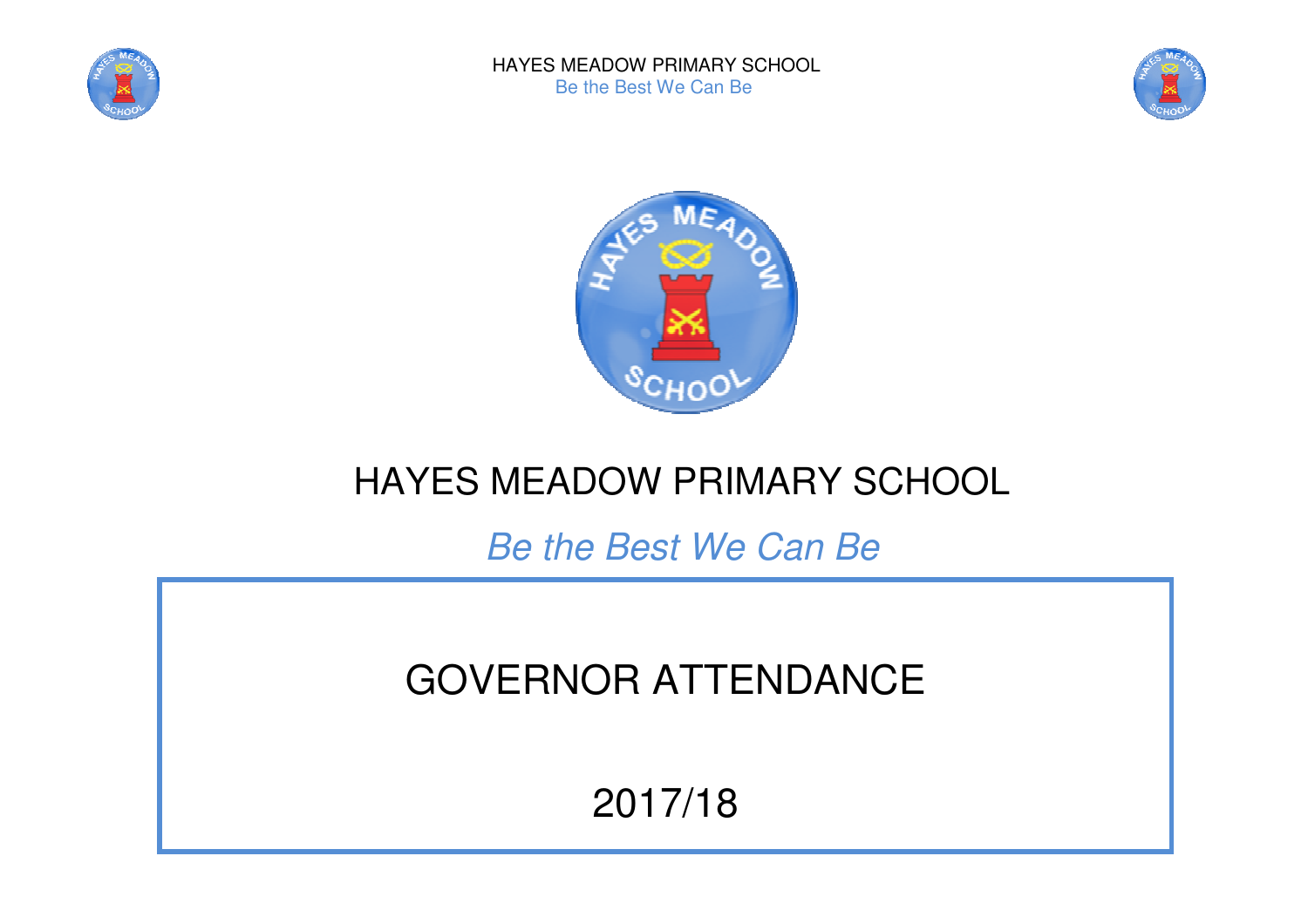

#### HAYES MEADOW PRIMARY SCHOOL Be the Best We Can Be



| Name                   | Date     | Meeting                                   | Present/ Apologies/ Absent |
|------------------------|----------|-------------------------------------------|----------------------------|
| Sarah Sivieri          | 27.09.17 | <b>Finance and Premises Committee</b>     | Present                    |
| Jack Andrea            | 27.09.17 | <b>Finance and Premises Committee</b>     | Present                    |
| Heidi Gibbons          | 27.09.17 | <b>Finance and Premises Committee</b>     | Present                    |
| Margaret Wainwright    | 27.09.17 | <b>Finance and Premises Committee</b>     | Present                    |
| Jaqui Thompson         | 27.09.17 | <b>Finance and Premises Committee</b>     | Absent                     |
| Pippa Moore            | 27.09.17 | <b>Finance and Premises Committee</b>     | Absent                     |
|                        |          |                                           |                            |
| Sarah Sivieri          | 12.10.17 | <b>Curriculum and Standards Committee</b> | Present                    |
| <b>Tess Riley</b>      | 12.10.17 | <b>Curriculum and Standards Committee</b> | Present                    |
| Marie Brown            | 12.10.17 | <b>Curriculum and Standards Committee</b> | Present                    |
| <b>Belinda Pinnock</b> | 12.10.17 | <b>Curriculum and Standards Committee</b> | Present                    |
| Jack Andrea            | 12.10.17 | <b>Curriculum and Standards Committee</b> | Present                    |
| Elaine Moore           | 12.10.17 | <b>Curriculum and Standards Committee</b> | Absent                     |
|                        |          |                                           |                            |
| Margaret Wainwright    | 19.10.17 | <b>Full Governing Board Meeting</b>       | Present                    |
| Jack Andrea            | 19.10.17 | <b>Full Governing Board Meeting</b>       | Present                    |
| Marie Brown            | 19.10.17 | <b>Full Governing Board Meeting</b>       | Present                    |
| Heidi Gibbons          | 19.10.17 | <b>Full Governing Board Meeting</b>       | Present                    |
| <b>Belinda Pinnock</b> | 19.10.17 | <b>Full Governing Board Meeting</b>       | Present                    |
| <b>Tess Riley</b>      | 19.10.17 | <b>Full Governing Board Meeting</b>       | Present                    |
| Sarah Sivieri          | 19.10.17 | <b>Full Governing Board Meeting</b>       | Present                    |
| Clare Bishop           | 19.10.17 | <b>Full Governing Board Meeting</b>       | Present                    |
| Pippa Moore            | 19.10.17 | <b>Full Governing Board Meeting</b>       | Apologies                  |
| Jaqui Thompson         | 19.10.17 | <b>Full Governing Board Meeting</b>       | Apologies                  |
| <b>Elaine Moore</b>    | 19.10.17 | Full Governing Board Meeting              | Absent                     |
|                        |          |                                           |                            |
| <b>Tess Riley</b>      | 30.11.17 | Collaborative Meeting-Rugeley             | Present                    |
| Jack Andrea            | 30.11.17 | Collaborative Meeting-Rugeley             | Present                    |
| Margaret Wainwright    | 30.11.17 | <b>Collaborative Meeting-Rugeley</b>      | Present                    |
|                        |          |                                           |                            |
| <b>Tess Riley</b>      | 15.01.18 | <b>Spring Term Governors Briefing</b>     | Present                    |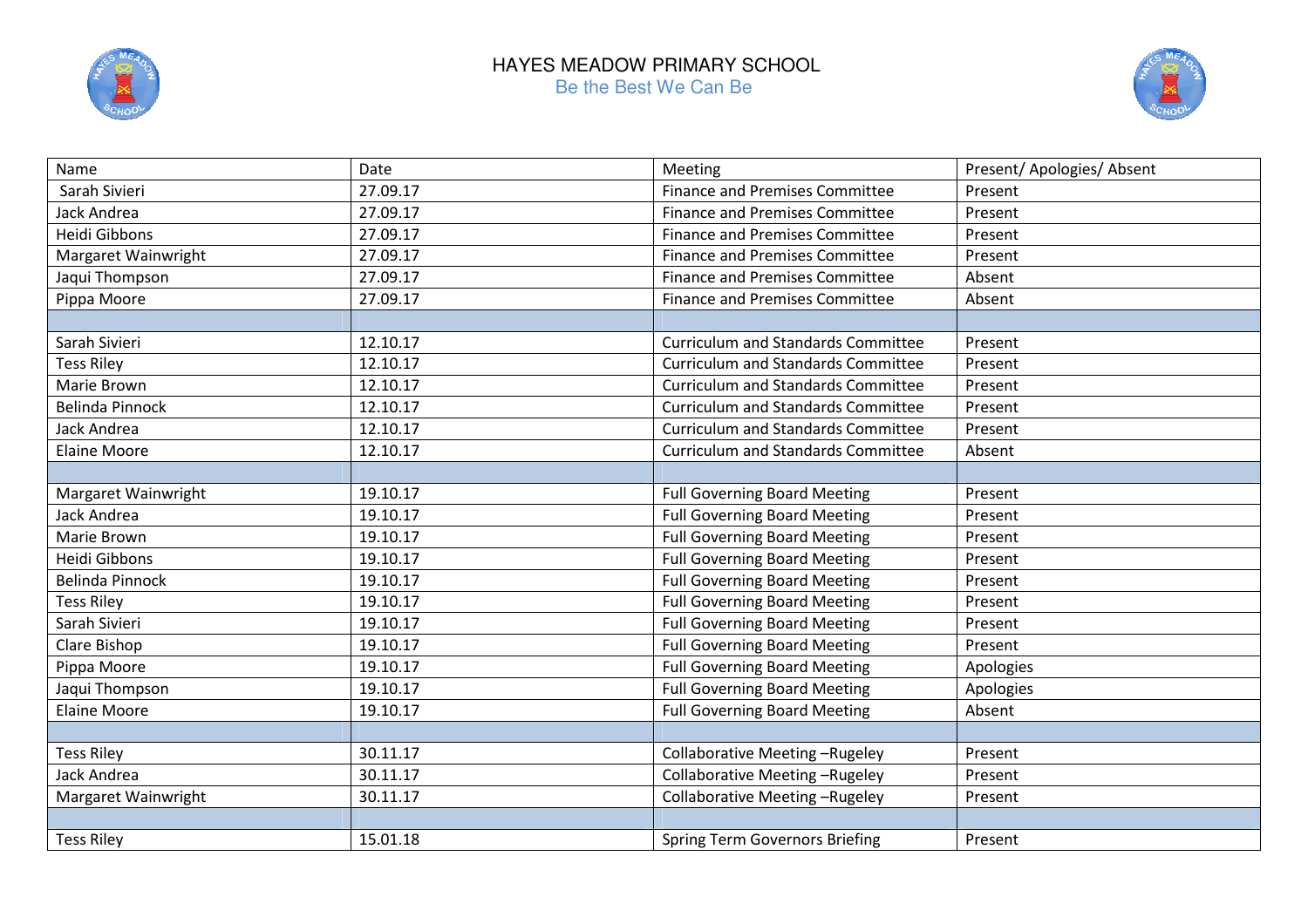

#### HAYES MEADOW PRIMARY SCHOOL Be the Best We Can Be



| Jack Andrea            | 15.01.18 | <b>Spring Term Governors Briefing</b>     | Present   |
|------------------------|----------|-------------------------------------------|-----------|
|                        |          |                                           |           |
| Sarah Sivieri          | 18.01.18 | <b>Curriculum and Standards Committee</b> | Present   |
| Marie Brown            | 18.01.18 | <b>Curriculum and Standards Committee</b> | Present   |
| <b>Elaine Moore</b>    | 18.01.18 | <b>Curriculum and Standards Committee</b> | Present   |
| <b>Belinda Pinnock</b> | 18.01.18 | <b>Curriculum and Standards Committee</b> | Present   |
| Jack Andrea            | 18.01.18 | <b>Curriculum and Standards Committee</b> | Present   |
|                        |          |                                           |           |
| Sarah Sivieri          | 29.01.17 | Governor training                         | Present   |
| Jack Andrea            | 29.01.17 | Governor training                         | Present   |
| Margaret Wainwright    | 29.01.17 | Governor training                         | Present   |
| <b>Tess Riley</b>      | 29.01.17 | Governor training                         | Present   |
| Marie Brown            | 29.01.17 | Governor training                         | Present   |
| Heidi Gibbons          | 29.01.17 | Governor training                         | Present   |
| Pippa Moore            | 29.01.17 | Governor training                         | Absent    |
| <b>Elaine Moore</b>    | 29.01.17 | Governor training                         | Absent    |
|                        |          |                                           |           |
| Sarah Sivieri          | 08.02.18 | <b>Full Governing Board Meeting</b>       | Present   |
| Margaret Wainwright    | 08.02.18 | <b>Full Governing Board Meeting</b>       | Present   |
| Jack Andrea            | 08.02.18 | <b>Full Governing Board Meeting</b>       | Present   |
| Heidi Gibbons          | 08.02.18 | <b>Full Governing Board Meeting</b>       | Present   |
| Marie Brown            | 08.02.18 | <b>Full Governing Board Meeting</b>       | Present   |
| <b>Belinda Pinnock</b> | 08.02.18 | <b>Full Governing Board Meeting</b>       | Present   |
| <b>Elaine Moore</b>    | 08.02.18 | <b>Full Governing Board Meeting</b>       | Present   |
| Pippa Moore            | 08.02.18 | <b>Full Governing Board Meeting</b>       | Present   |
| <b>Tess Riley</b>      | 08.02.18 | <b>Full Governing Board Meeting</b>       | Apologies |
| Jaqui Thompson         | 08.02.18 | <b>Full Governing Board Meeting</b>       | Apologies |
|                        |          |                                           |           |
| Sarah Sivieri          | 05.03.18 | <b>Governor Learning Walk</b>             | Present   |
| Margaret Wainwright    | 05.03.18 | <b>Governor Learning Walk</b>             | Present   |
| <b>Tess Riley</b>      | 05.03.18 | <b>Governor Learning Walk</b>             | Present   |
|                        |          |                                           |           |
| Sarah Sivieri          | 12.03.18 | <b>Governor Training</b>                  | Present   |
| Margaret Wainwright    | 12.03.18 | <b>Governor Training</b>                  | Present   |